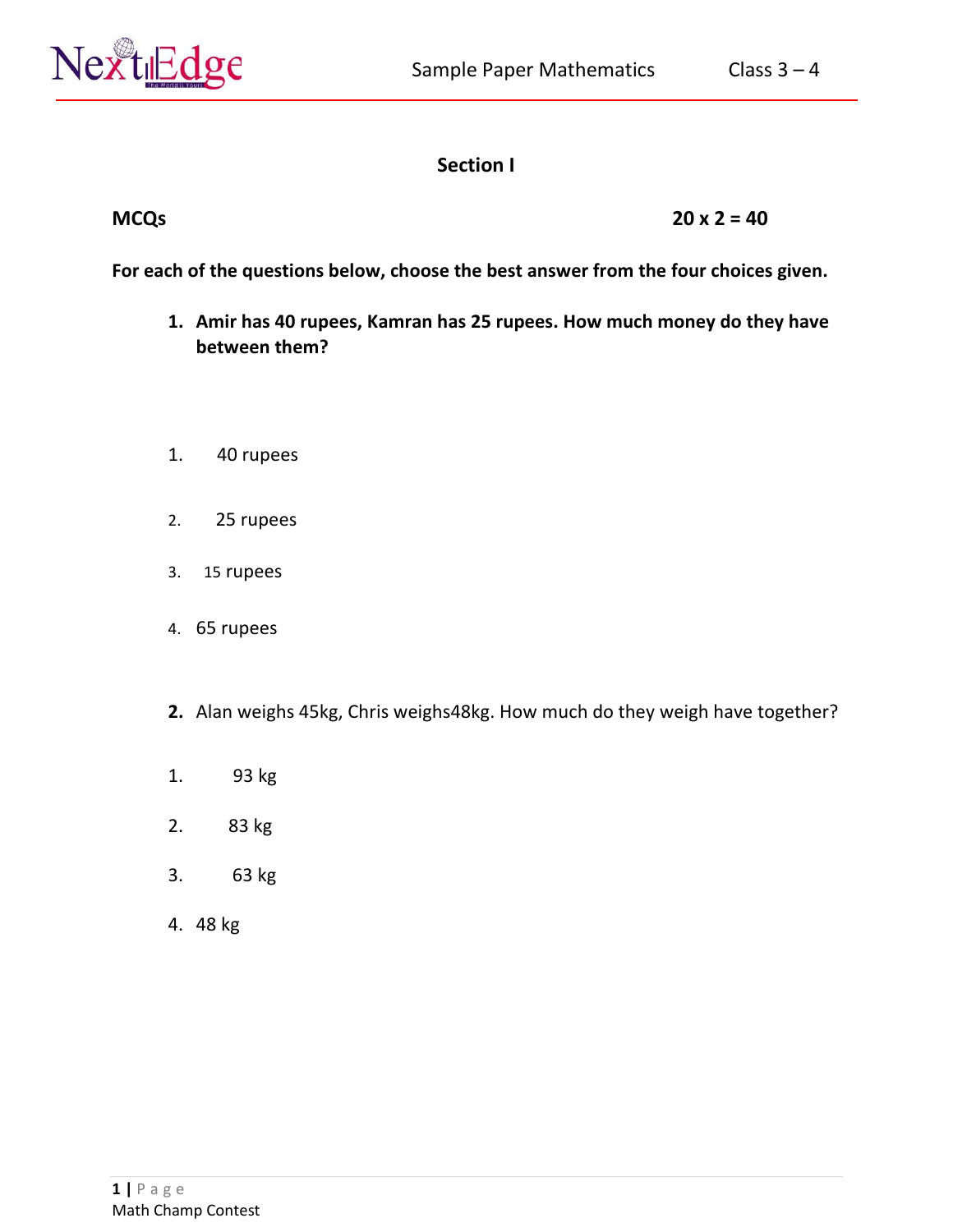

- **3.** 38 students passed a test,12 failed, and 5 were absent. How many students are in the class?
- 1. 50
- 2. 33
- 3. 17
- 4. 55
- **4.** Tom and Jerry have read 40 books between them. If Tom has read 18 books ,how many books has Jerry read?
- 1. 22
- 2. 58
- 3. -22
- 4. None of these
- 5. Mary has 4 dolls; Julie has 5 times as many. How many dolls does Julie have?
	- 1. 1
	- 2. 9
	- 3. 20
	- 4. -1

6. Kathy is having a birthday party and her mum wants to make sure there are enough cupcakes for everyone. She thinks each person will eat 3 cupcakes. If there are going to be a total of 11 people at the party how many cupcakes should Karen's mum make?

- 1. 11
- 2. 33
- 3. 14
- 4. 8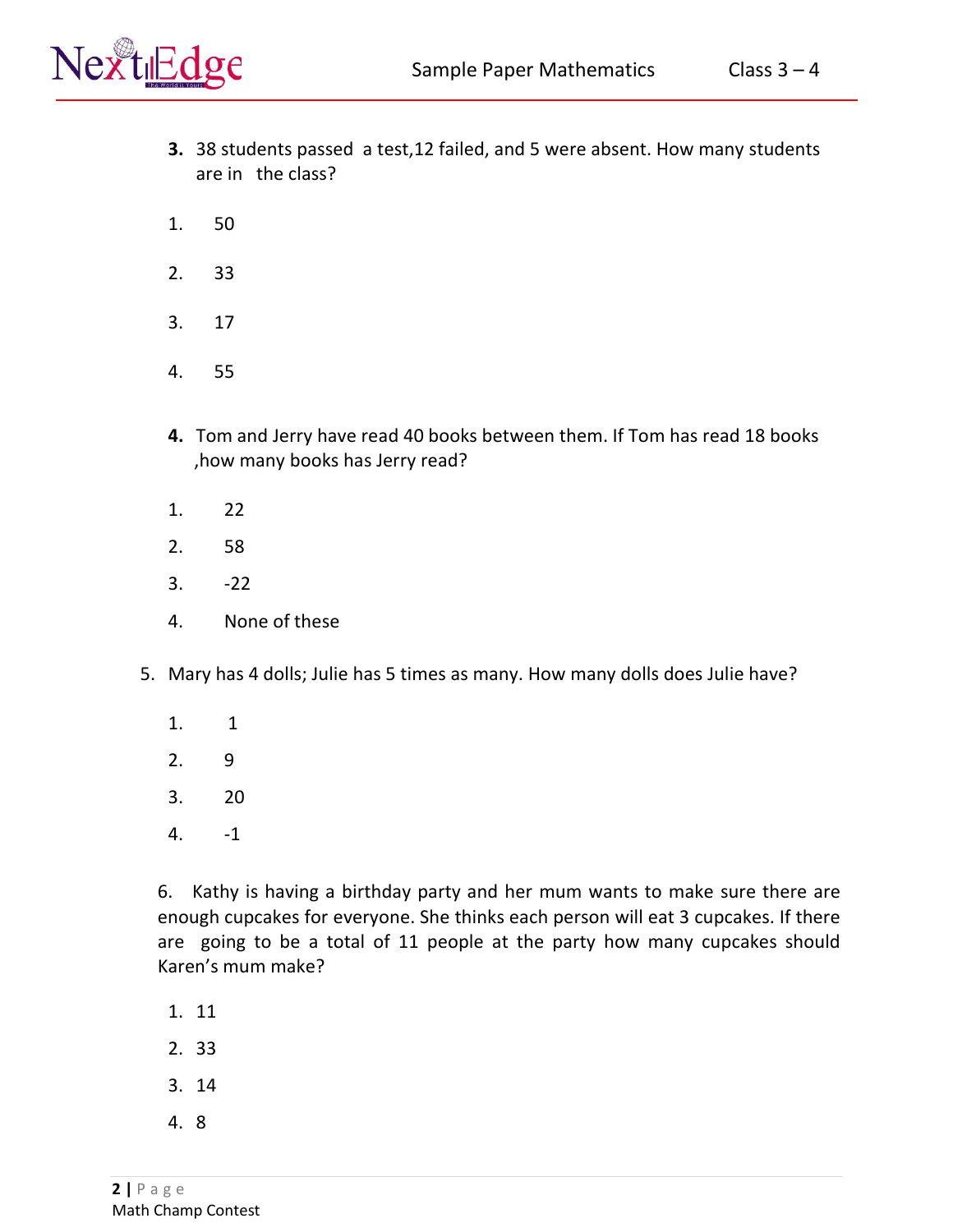

7. Jones runs for 36 minutes, Frank runs 5 fewer minutes than Jones. How many minutes does Frank run?

- 1. 41
- 2. 5
- 3. 36
- 4. 31
- 8. John wants 10 baseball cards. Right now, he has 6 cards. How many more cards does he need
- 1. 4
- 2. 1
- 3. 6
- 4. 0
- 9. Every child in Tim's class received 4 pencils. If 32 pencils were given out, how many children in Tim's class?
- 1. 8
- 2. 128
- 3. 28
- 4. 36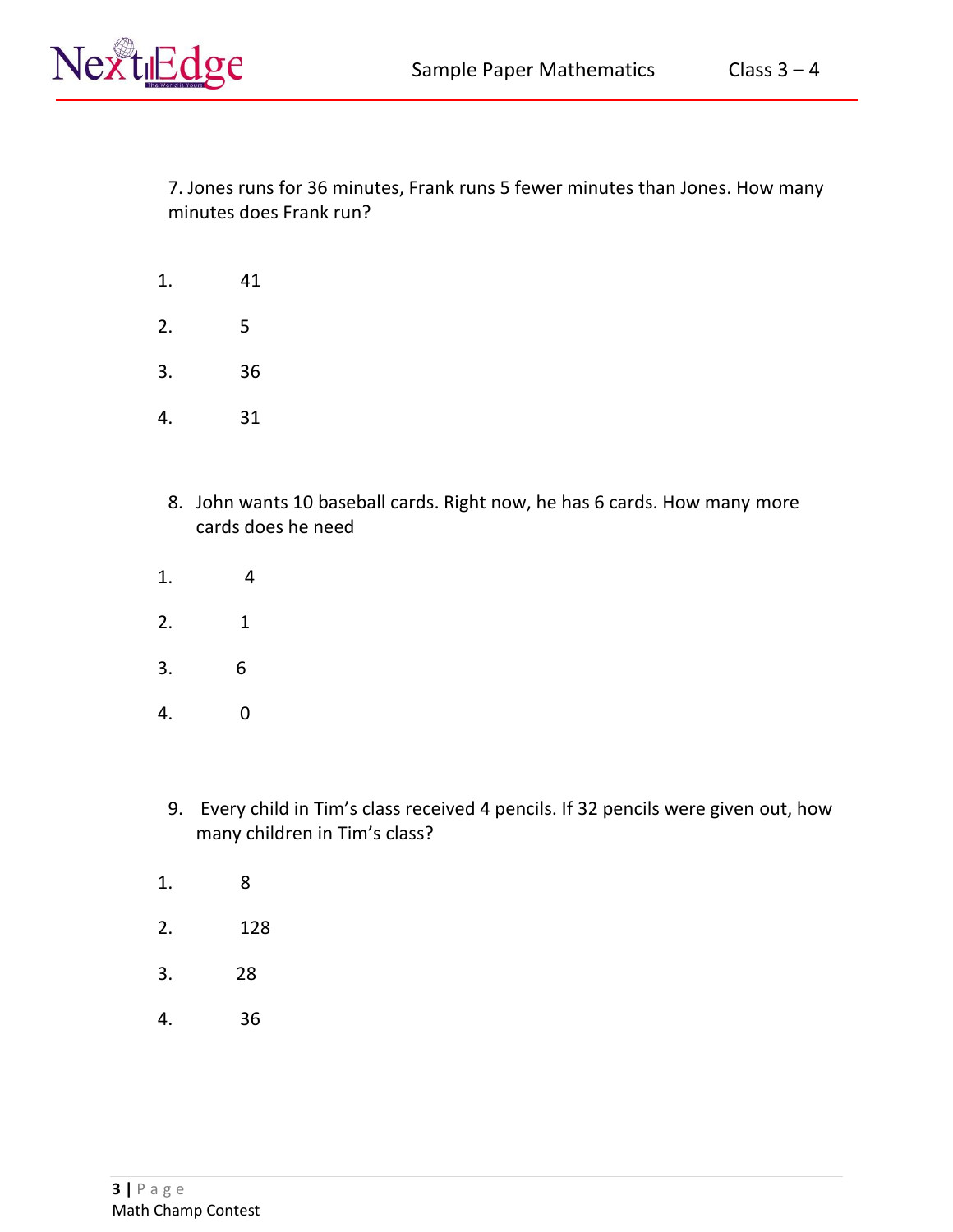

- 1. 12
- 2. 4
- 3. 3
- 4. 6
- 11. Graham makes a puzzle for his friends. In a crate he places 84 buttons; in the next one he places 77, then 70 in the next. If he continues his pattern: How many buttons will be in the next crate?
	- 1. 91
	- 2. 98
	- 3. 105
	- 4. 63
		- 12. What fraction is shaded in the following diagram?



- 1. 1/2
- 2.  $1/4$
- 3. 1/3
- 4. 3/4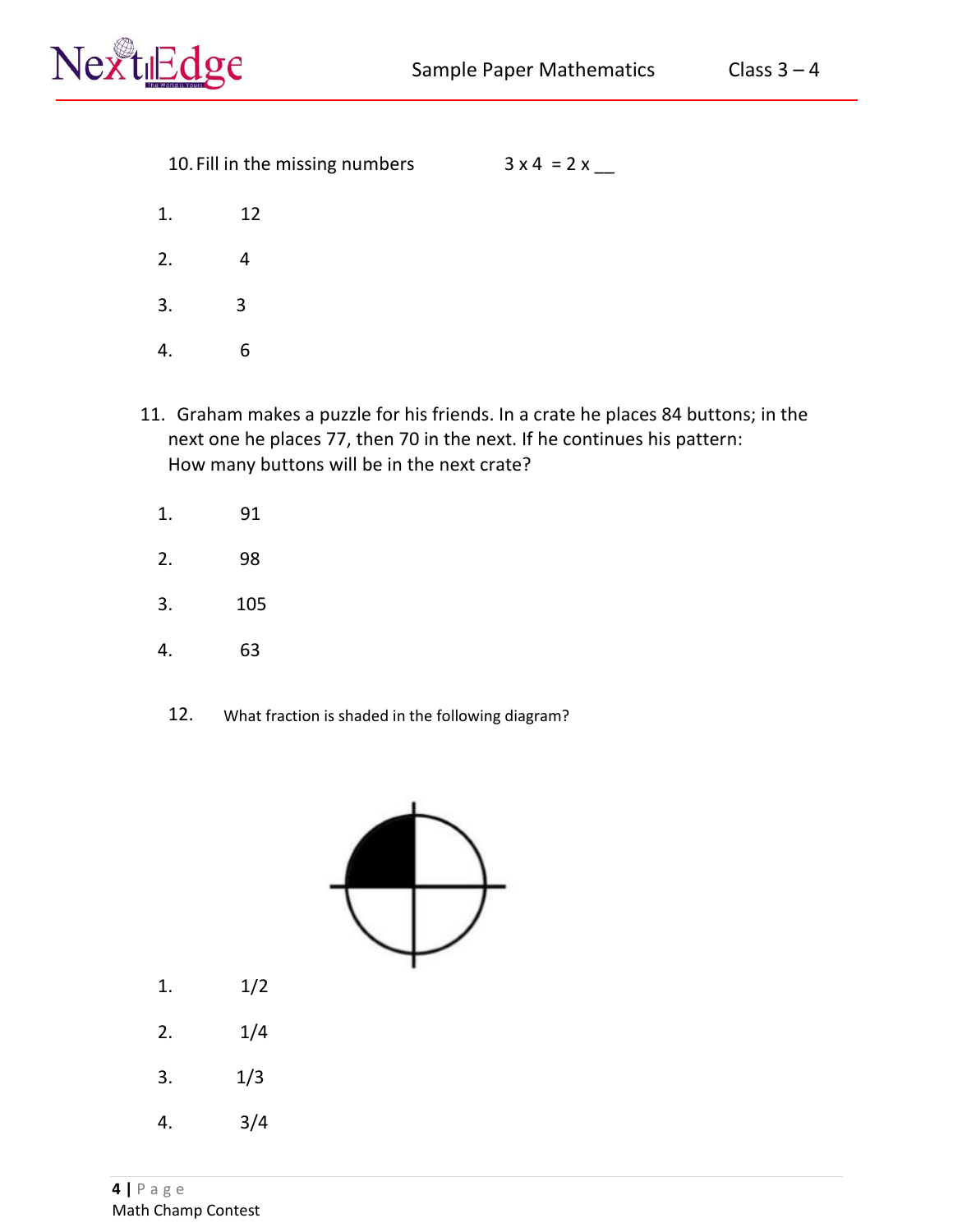13. Tom made a table that shows how many of his classmates have each colour as their favourite

| Red | Green | Yellow | Blue | White | Black |
|-----|-------|--------|------|-------|-------|
|     |       |        |      |       |       |

How many children in Tom's class?

- 1. 12
- 2. 17
- 3. 19
- 4. None of these
	- The graph below shows the number of different animals in a circus 14.



#### Which animal is the least of?

- 1. Elephant
- 2. Tiger
- 3. Horse 4. Bear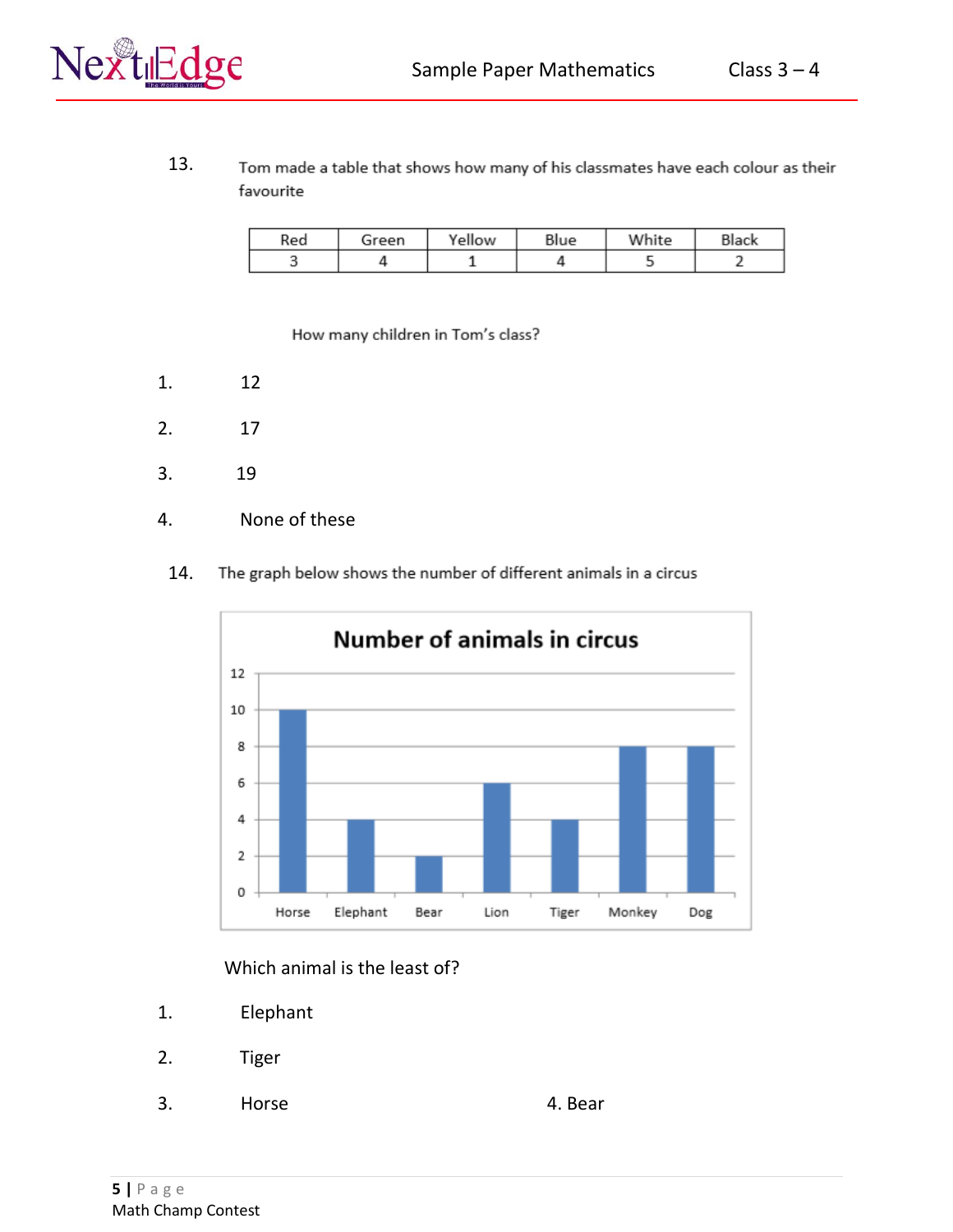

- 15 Put your finger on 67. Count back 4.<br>What is the number? \_\_\_\_\_ 60 61 62 63 64 65 66 67 68 69 70 1. 61 2. 62 5. 63 6. 64
- 16 Mr. Watson made 39 sandwiches. He sold three on the first day. He sold four on the second day. How many sandwiches does he have left? \_\_\_\_\_ sandwiches
- 1. 32
- 2. 36
- 3. 35
- 4. 34
	- 17. Bill's mum was exercising. She started at five fifteen and had to exercise for 45 minutes. At what time should she stop exercising?
- 1. 6 O' clock
- 2. 6:45
- 3. 7 O' clock
- 4. 5:30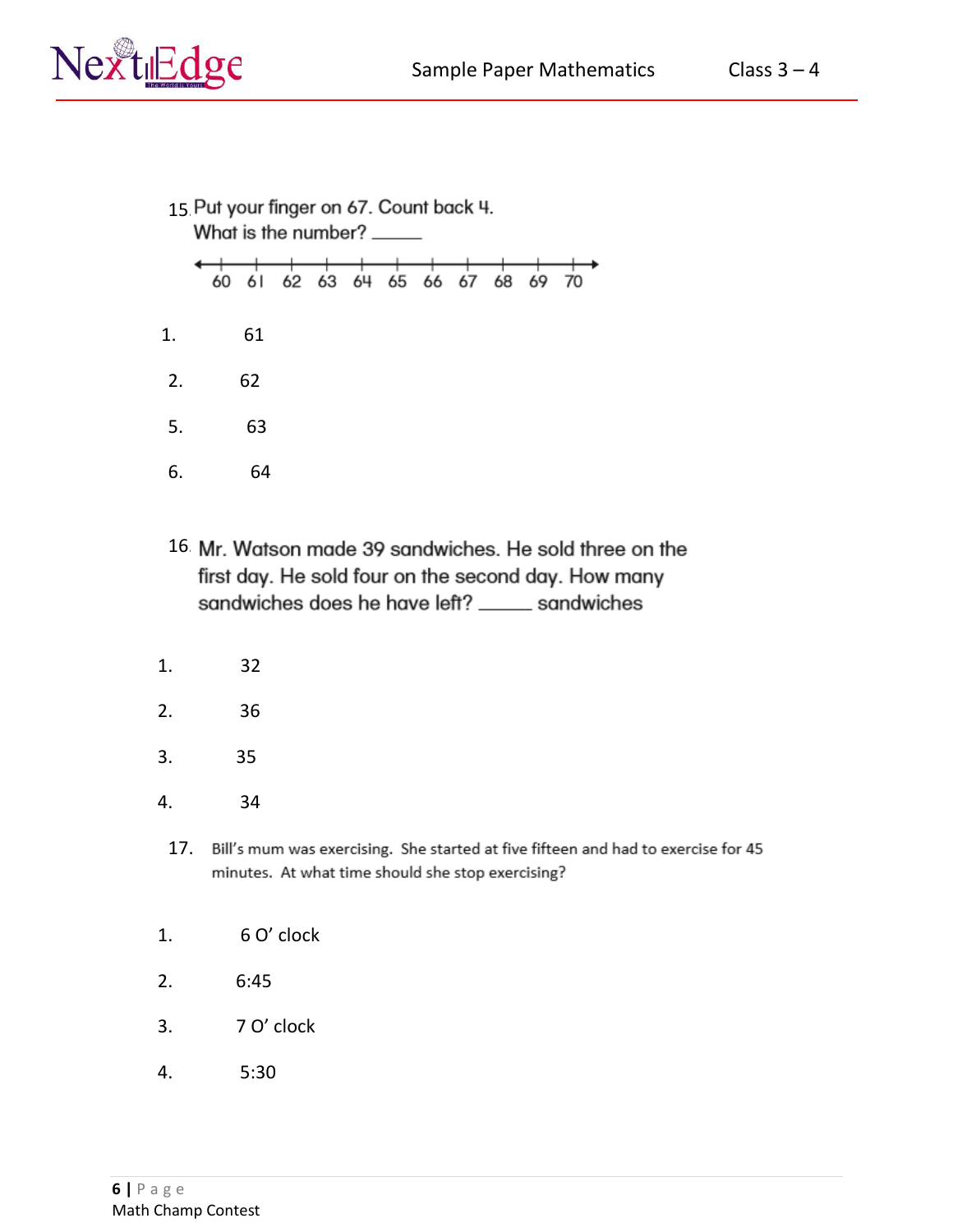

- 18. What do a square, rectangle and parallelogram all have in common
- 1. They each have four sides
- 2. They each have three sides
- 3. They each two sides
- 4. None of these
	- 19. How many wheels are on 6 wagons?



| number of<br>wagons |  |  |  |
|---------------------|--|--|--|
| number of<br>wheels |  |  |  |

- 1. 16
- 2. 12
- 3. 24
- 4. 32
- 20. Find the missing number 2, 4, 8,  $\frac{1}{2}$
- 1. 12
- 2. 16
- 3. 32
- 4. 32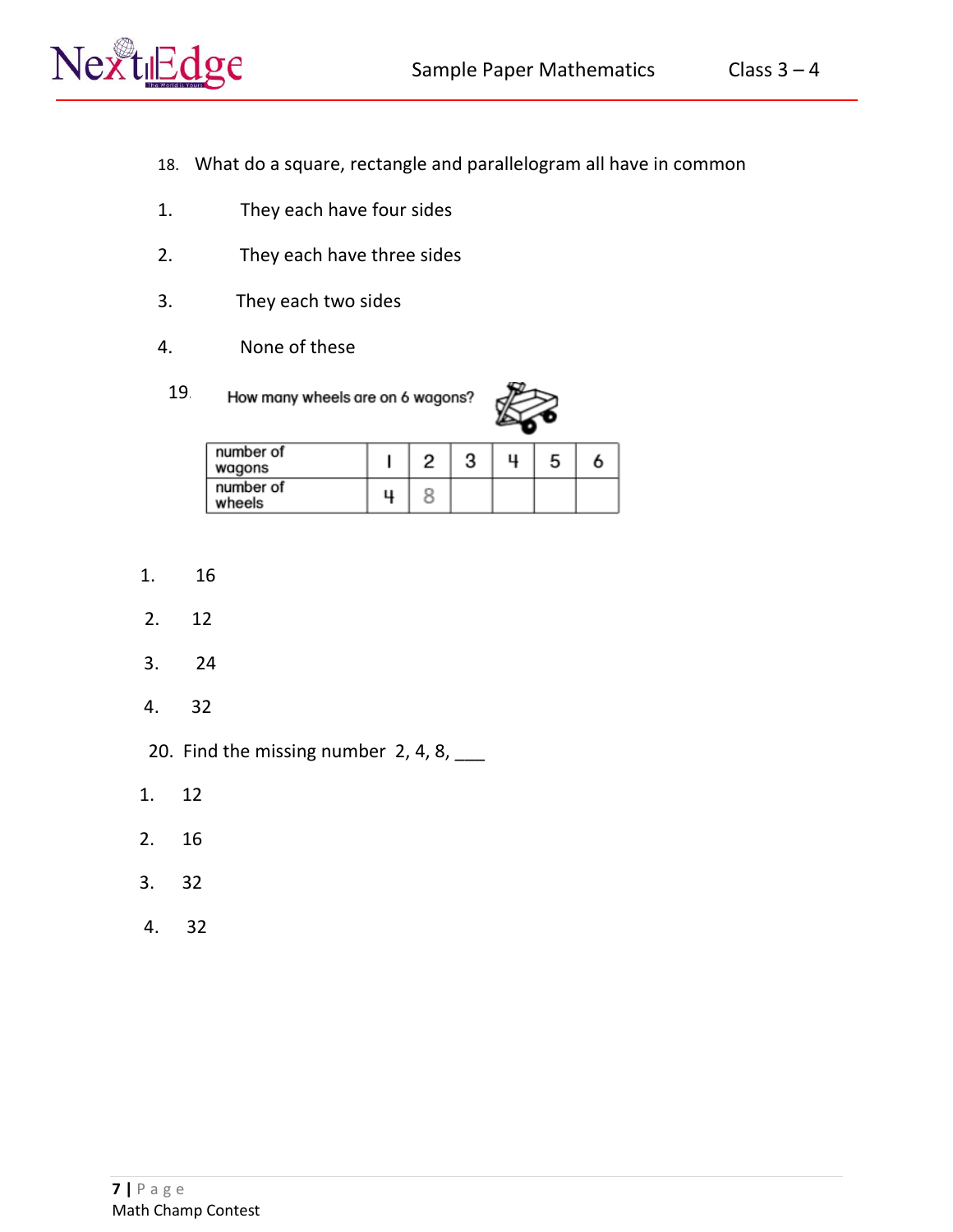

### **Section II**

\_\_\_\_\_\_\_\_\_\_\_\_\_\_\_\_\_\_\_\_\_\_\_\_\_\_\_\_\_\_\_\_\_\_\_\_\_\_\_\_\_\_\_\_\_\_\_\_\_\_\_\_\_\_\_\_\_\_\_\_\_\_\_\_\_\_\_

\_\_\_\_\_\_\_\_\_\_\_\_\_\_\_\_\_\_\_\_\_\_\_\_\_\_\_\_\_\_\_\_\_\_\_\_\_\_\_\_\_\_\_\_\_\_\_\_\_\_\_\_\_\_\_\_\_\_\_\_\_\_\_\_\_\_\_

\_\_\_\_\_\_\_\_\_\_\_\_\_\_\_\_\_\_\_\_\_\_\_\_\_\_\_\_\_\_\_\_\_\_\_\_\_\_\_\_\_\_\_\_\_\_\_\_\_\_\_\_\_\_\_\_\_\_\_\_\_\_\_\_\_\_\_\_\_\_\_\_\_\_\_\_\_\_\_

 $\overline{\phantom{a}}$  , and the contribution of the contribution of the contribution of the contribution of the contribution of the contribution of the contribution of the contribution of the contribution of the contribution of the

## **Attempt the following questions. All questions carry equal marks. 10 x 2 = 20**

- 1. Write as number two hundred and seventy three.
- 2. Write in words 719
- 3. Put these numbers in order from smallest to largest

325, 101, 123, 1000, 946, 121, 15

4. Put these numbers in order from largest to smallest.

201, 204, 402, 912, 911, 333, 322

\_\_\_\_\_\_\_\_\_\_\_\_\_\_\_\_\_\_\_\_\_\_\_\_\_\_\_\_\_\_\_\_\_\_\_\_\_\_\_\_\_\_\_\_\_

\_\_\_\_\_\_\_\_\_\_\_\_\_\_\_\_\_\_\_\_\_\_\_\_\_\_\_\_\_\_\_\_\_\_\_\_\_\_\_\_\_\_\_\_\_

\_\_\_\_\_\_\_\_\_\_\_\_\_\_\_\_\_\_\_\_\_\_\_\_\_\_\_\_\_\_\_\_\_\_\_\_\_\_\_\_\_\_\_\_\_\_

\_\_\_\_\_\_\_\_\_\_\_\_\_\_\_\_\_\_\_\_\_\_\_\_\_\_\_\_\_\_\_\_\_\_\_\_\_\_\_\_\_\_\_\_\_\_

5. 38 students passed a test, 12 failed, and 5 were absent. How many students are in the class?

**8 |** P a g e Math Champ Contest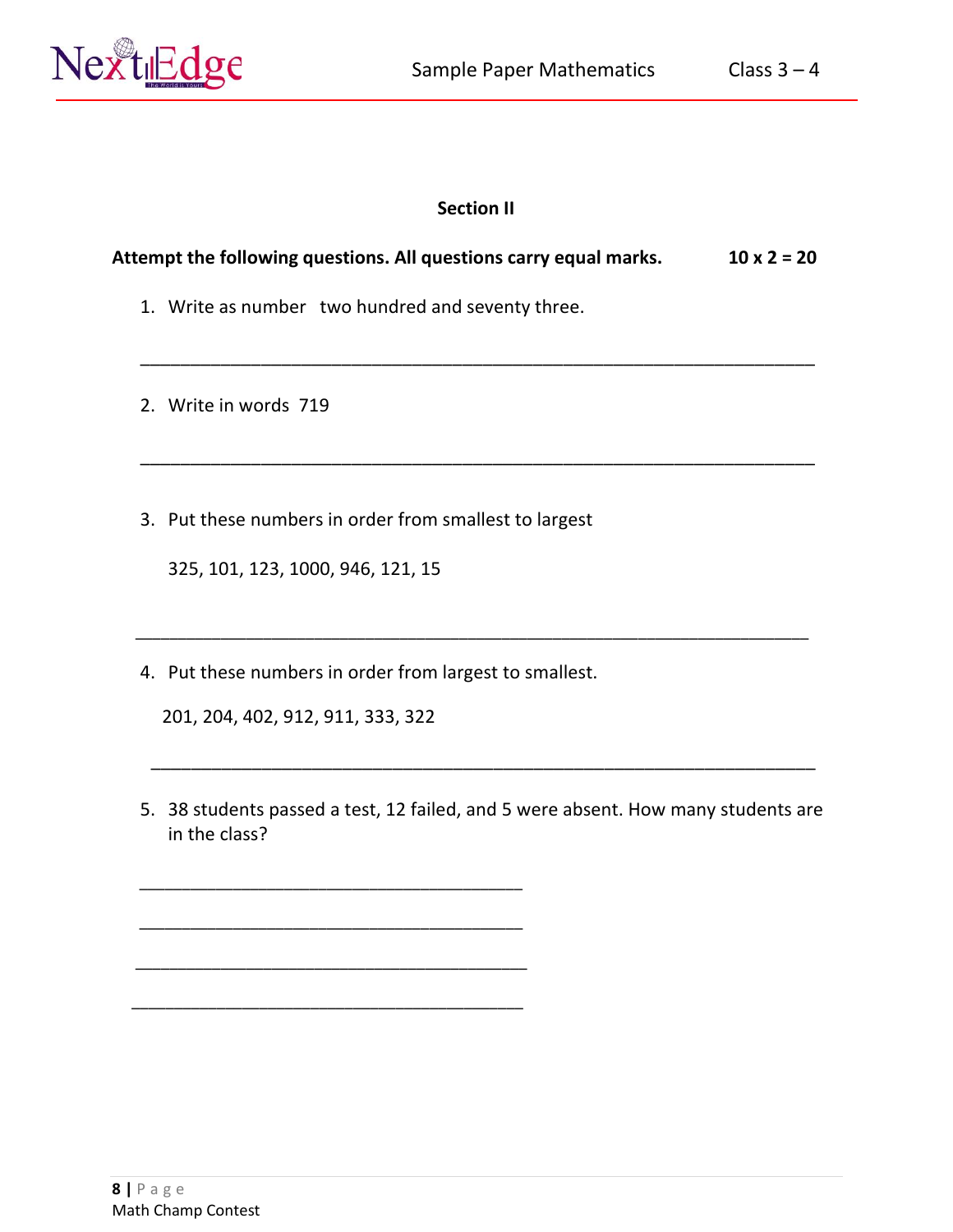

6. 3 children jump rope. 3 children join in. How many children are jumping rope?

\_\_\_\_\_\_\_ + \_\_\_\_\_\_ = \_\_\_\_\_\_ children

7. Greg has a music lesson.



What time is it?

 $\overline{\mathsf{p}}$  o'clock

8. Write the following as fraction.

One Quarter

9. Tim has one quarter of his lollies left, while Jack has eaten three quarters. Who has more lollies left?

\_\_\_\_\_\_\_\_\_\_\_\_\_\_\_\_\_\_\_\_\_\_\_\_\_\_\_\_\_\_\_\_\_\_\_\_\_\_\_\_\_\_\_\_\_\_\_\_\_\_\_\_\_\_\_\_\_\_\_\_\_\_\_\_\_\_\_

\_\_\_\_\_\_\_\_\_\_\_\_\_\_\_\_\_\_\_\_\_\_\_\_\_\_\_\_\_\_\_\_\_\_\_\_\_\_\_\_\_\_\_\_\_\_\_\_\_\_\_\_\_\_\_\_\_\_\_\_\_\_\_\_\_\_\_

\_\_\_\_\_\_\_\_\_\_\_\_\_\_\_\_\_\_\_\_\_\_\_\_\_\_\_\_\_\_\_\_\_\_\_\_\_\_\_\_\_\_\_\_\_\_\_\_\_\_\_\_\_\_\_\_\_\_\_\_\_\_\_\_\_\_\_\_

10. How much times has gone by between each of the two clocks?

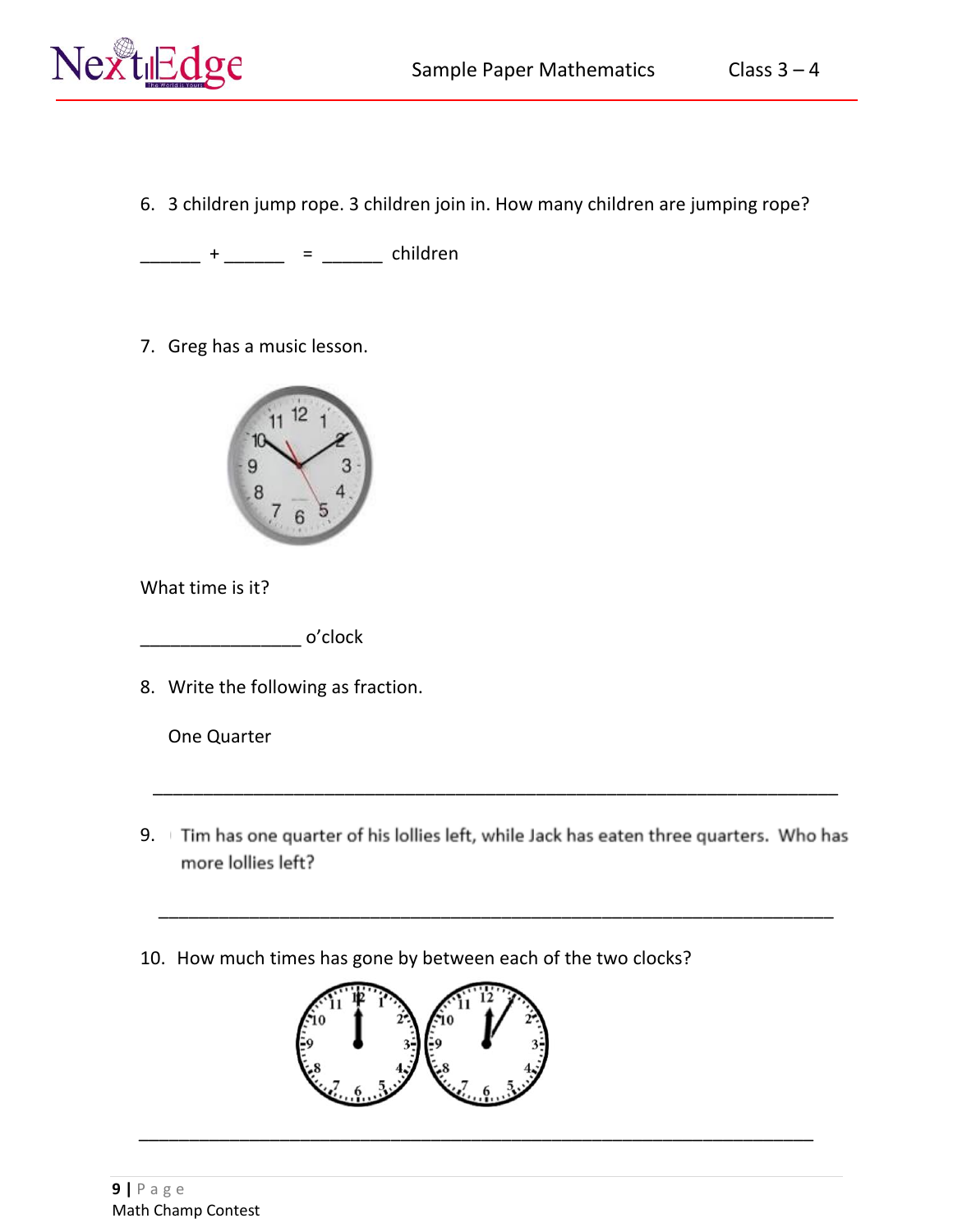

# **Section III**

# Attempt the following questions. All questions carry equal marks. 10 x 4 = 40

1. The chart is partially filled with sums. Complete the chart by finding the sums

|                | $\overline{3}$ | 4 | 5 | 6 |
|----------------|----------------|---|---|---|
| $\overline{3}$ |                |   | 8 |   |
| 4              |                | 8 |   |   |
| 5              | 8              |   |   |   |

2. Sara has 10 pencils. Jake, Joshua, Lary and Mark each have 7 pencils. How many total pencils are there?

Sara: **DEPAPA pencils** 

Jake: pencils

Joshua: \_\_\_\_\_\_\_\_\_\_\_ pencils

Lary: \_\_\_\_\_\_\_\_\_\_\_\_\_\_ pencils

Mark: \_\_\_\_\_\_\_\_\_\_\_\_ pencils

Total: pencils

3. 53 students sign up for band. Later, 8 more join and then 3 left. How many students signed up?

\_\_\_\_\_\_\_\_\_\_\_\_\_\_\_\_\_\_\_\_\_\_\_\_\_\_\_\_\_\_\_\_\_\_\_\_\_\_\_\_\_\_\_\_\_\_\_\_\_\_\_\_\_\_\_\_\_\_\_\_\_\_\_\_\_\_\_\_\_\_\_\_

\_\_\_\_\_\_\_\_\_\_\_\_\_\_\_\_\_\_\_\_\_\_\_\_\_\_\_\_\_\_\_\_\_\_\_\_\_\_\_\_\_\_\_\_\_\_\_\_\_\_\_\_\_\_\_\_\_\_\_\_\_\_\_\_\_\_\_\_\_\_\_\_

\_\_\_\_\_\_\_\_\_\_\_\_\_\_\_\_\_\_\_\_\_\_\_\_\_\_\_\_\_\_\_\_\_\_\_\_\_\_\_\_\_\_\_\_\_\_\_\_\_\_\_\_\_\_\_\_\_\_\_\_\_\_\_\_\_\_\_\_\_\_\_\_

\_\_\_\_\_\_\_\_\_\_\_\_\_\_\_\_\_\_\_\_\_\_\_\_\_\_\_\_\_\_\_\_\_\_\_\_\_\_\_\_\_\_\_\_\_\_\_\_\_\_\_\_\_\_\_\_\_\_\_\_\_\_\_\_\_\_\_\_\_\_\_\_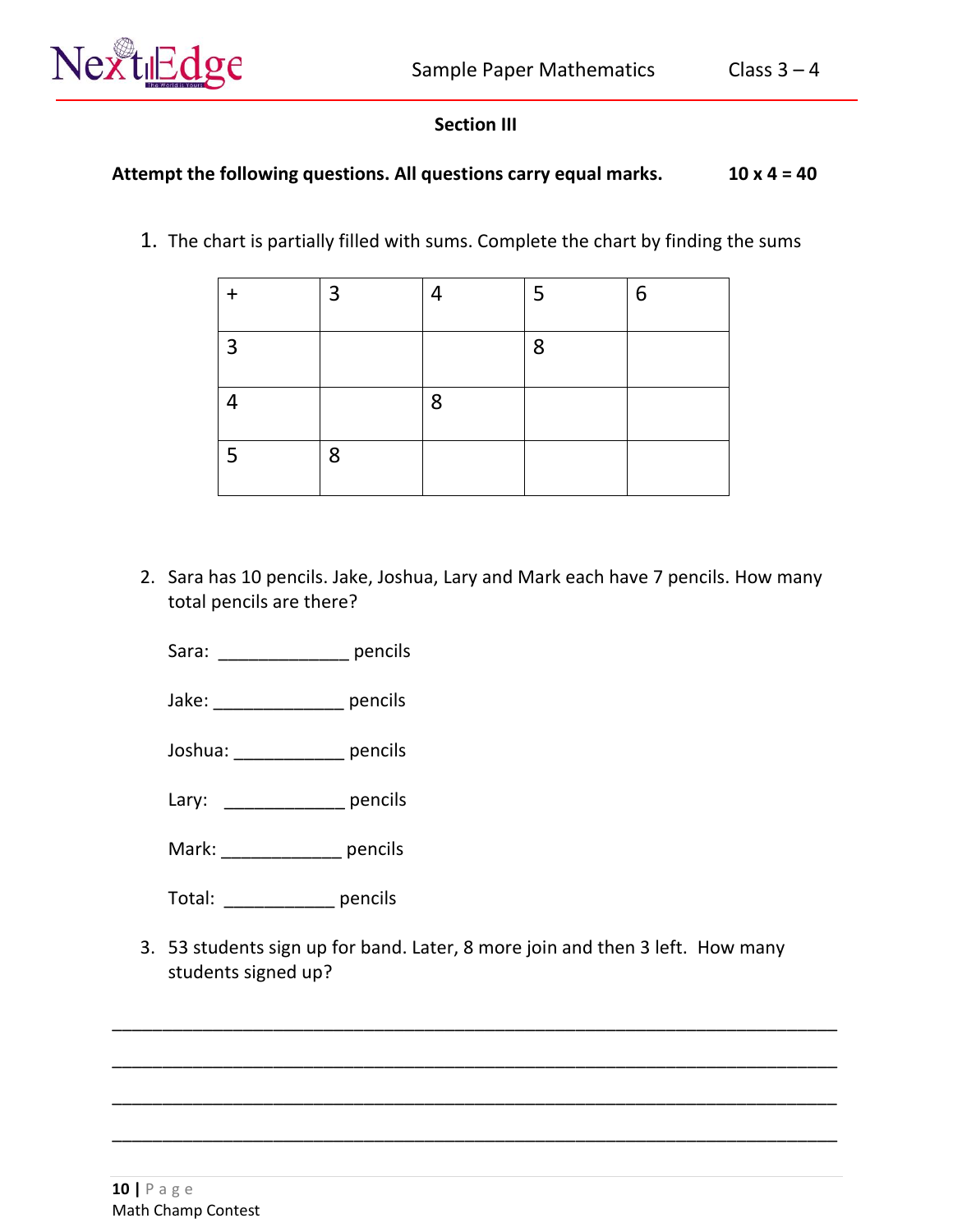4. Rick has 4 black marbles, 5 white marbles, and 6 gold marbles. How many marbles does he have in all? Write the number sentence. Then circle the 2 numbers you add first.



Put these fractions in order from 5. largest to smallest

> 5 1 7 2 6  $\overline{8}'\overline{8}'\overline{8}'\overline{8}'\overline{8}'\overline{8}$

A group of people was asked to vote for one day as their favourite day of the week 6.

\_\_\_\_\_\_\_\_\_\_\_\_\_\_\_\_\_\_\_\_\_\_\_\_\_\_\_\_\_\_\_\_\_\_\_\_\_\_\_\_\_\_\_\_\_\_\_\_\_\_\_\_\_\_\_\_\_\_\_\_\_\_\_\_\_\_\_\_\_\_\_\_

\_\_\_\_\_\_\_\_\_\_\_\_\_\_\_\_\_\_\_\_\_\_\_\_\_\_\_\_\_\_\_\_\_\_\_\_\_\_\_\_\_\_\_\_\_\_\_\_\_\_\_\_\_\_\_\_\_\_\_\_\_\_\_\_\_\_\_\_\_\_\_\_

\_\_\_\_\_\_\_\_\_\_\_\_\_\_\_\_\_\_\_\_\_\_\_\_\_\_\_\_\_\_\_\_\_\_\_\_\_\_\_\_\_\_\_\_\_\_\_\_\_\_\_\_\_\_\_\_\_\_\_\_\_\_\_\_\_\_\_\_\_\_\_\_\_\_\_\_\_\_\_\_\_\_\_\_\_

\_\_\_\_\_\_\_\_\_\_\_\_\_\_\_\_\_\_\_\_\_\_\_\_\_\_\_\_\_\_\_\_\_\_\_\_\_\_\_\_\_\_\_\_\_\_\_\_\_\_\_\_\_\_\_\_\_\_\_\_\_\_\_\_\_\_\_\_\_\_\_\_\_\_\_\_\_\_\_\_\_\_\_\_\_

\_\_\_\_\_\_\_\_\_\_\_\_\_\_\_\_\_\_\_\_\_\_\_\_\_\_\_\_\_\_\_\_\_\_\_\_\_\_\_\_\_\_\_\_\_\_\_\_\_\_\_\_\_\_\_\_\_\_\_\_\_\_\_\_\_\_\_\_\_\_\_\_\_\_\_\_\_\_\_\_\_\_\_\_\_

|  | Monday   Tuesday   Wednesday   Thursday   Friday   Saturday   Sunday |  |  |
|--|----------------------------------------------------------------------|--|--|
|  |                                                                      |  |  |

How many people were asked?



a) How many people drive a green car?

b) Which colour car do the least number of people drive?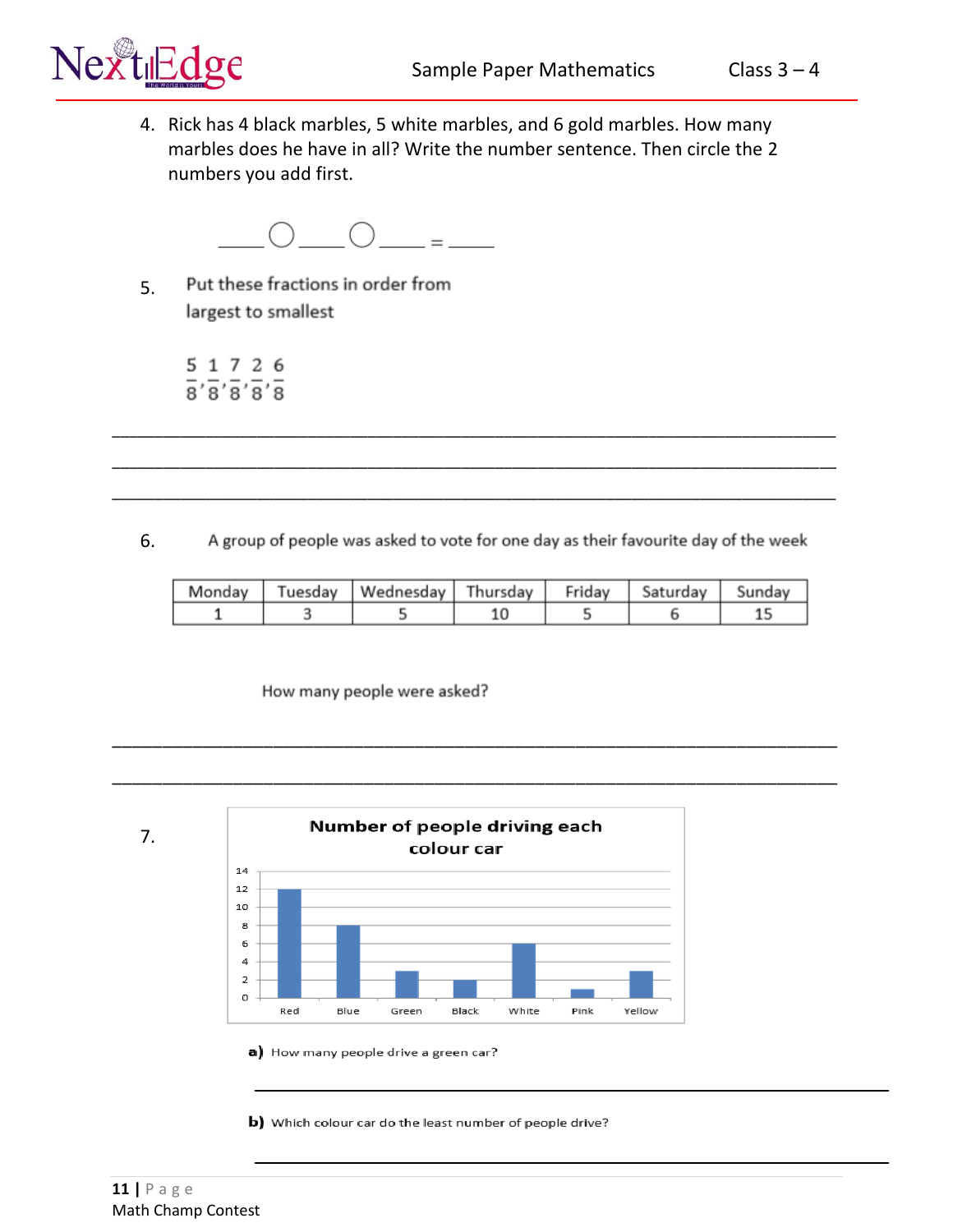

8. Tom walked 4km per day for 6 days in a row. If Alan walks for 8 days, how many km per day should he walk to go the same total distance that Tom did?

\_\_\_\_\_\_\_\_\_\_\_\_\_\_\_\_\_\_\_\_\_\_\_\_\_\_\_\_\_\_\_\_\_\_\_\_\_\_\_\_\_\_\_\_\_\_\_\_\_\_\_\_\_\_\_\_\_\_\_\_\_\_\_\_\_\_\_\_\_

\_\_\_\_\_\_\_\_\_\_\_\_\_\_\_\_\_\_\_\_\_\_\_\_\_\_\_\_\_\_\_\_\_\_\_\_\_\_\_\_\_\_\_\_\_\_\_\_\_\_\_\_\_\_\_\_\_\_\_\_\_\_\_\_\_\_\_\_\_

\_\_\_\_\_\_\_\_\_\_\_\_\_\_\_\_\_\_\_\_\_\_\_\_\_\_\_\_\_\_\_\_\_\_\_\_\_\_\_\_\_\_\_\_\_\_\_\_\_\_\_\_\_\_\_\_\_\_\_\_\_\_\_\_\_\_\_\_\_

\_\_\_\_\_\_\_\_\_\_\_\_\_\_\_\_\_\_\_\_\_\_\_\_\_\_\_\_\_\_\_\_\_\_\_\_\_\_\_\_\_\_\_\_\_\_\_\_\_\_\_\_\_\_\_\_\_\_\_\_\_\_\_\_\_\_\_\_\_

\_\_\_\_\_\_\_\_\_\_\_\_\_\_\_\_\_\_\_\_\_\_\_\_\_\_\_\_\_\_\_\_\_\_\_\_\_\_\_\_\_\_\_\_\_\_\_\_\_\_\_\_\_\_\_\_\_\_\_\_\_\_\_\_\_\_\_\_\_



Where is the post office located?